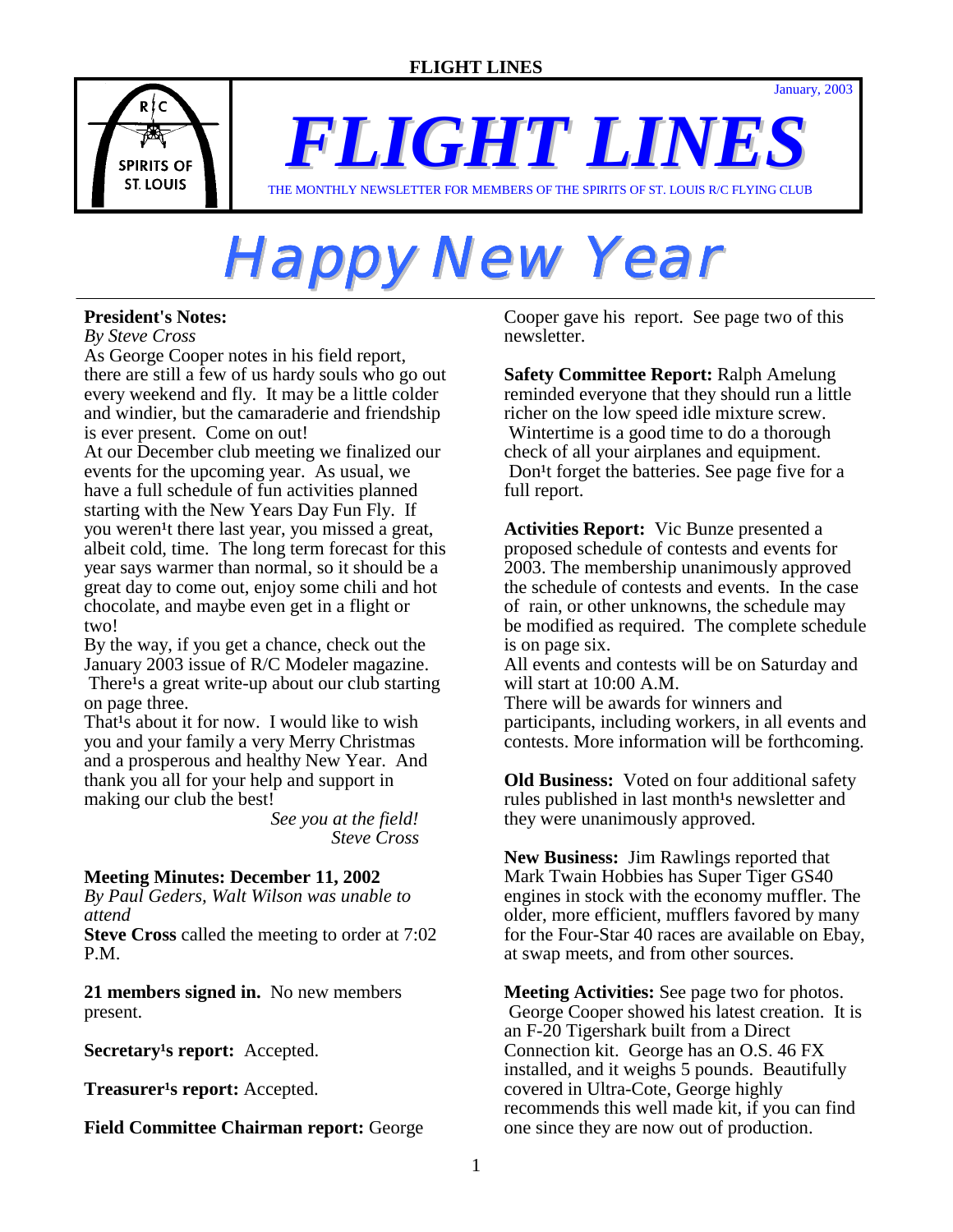Paul Geders talked about the repair of Pat Keebey's Super Tiger GS40 engine. It had rust on all the steel parts (crankshaft, sleeve, etc.). Paul explained how he removed the sleeve, completely disassembled the engine, and replaced the bearings. He also removed all rust and polished the interior of the engine. Paul then answered questions from the members on how to ensure the engine had been run dry and then properly lubricated after a flying day. He also addressed long-term storage.



*Paul Geders discusses the fine points of disassembly and cleaning of engines that haven't been properly prepared for storage. Always run all the fuel out and oil your engine, before putting it away, after a day's flying!* 



*Paul also showed video's of the new Boeing "Bird of Prey" (above) and the F-18 Super Hornet.* 



*George Cooper with his new "airplane of the month", a Direct Connection F-20 Tigershark. It has O.S. .46 FX power and flies very well.* 



*Vic Bunze presented a schedule of events for 2003, which was approved. The schedule is on page six. One event involves competing teams building and flying a foam-core plane, against the clock. It has been accomplished in less than 20 minutes!* 

#### **November Field Report:**

*By George Cooper* 

The field is asleep. All the machinery has been winterized. There are still good flying days. When the temperature is above 40 and the wind is below 15 mph, we "diehards" are out there*.* 

> *See you in the spring. George Cooper, Field Chairman*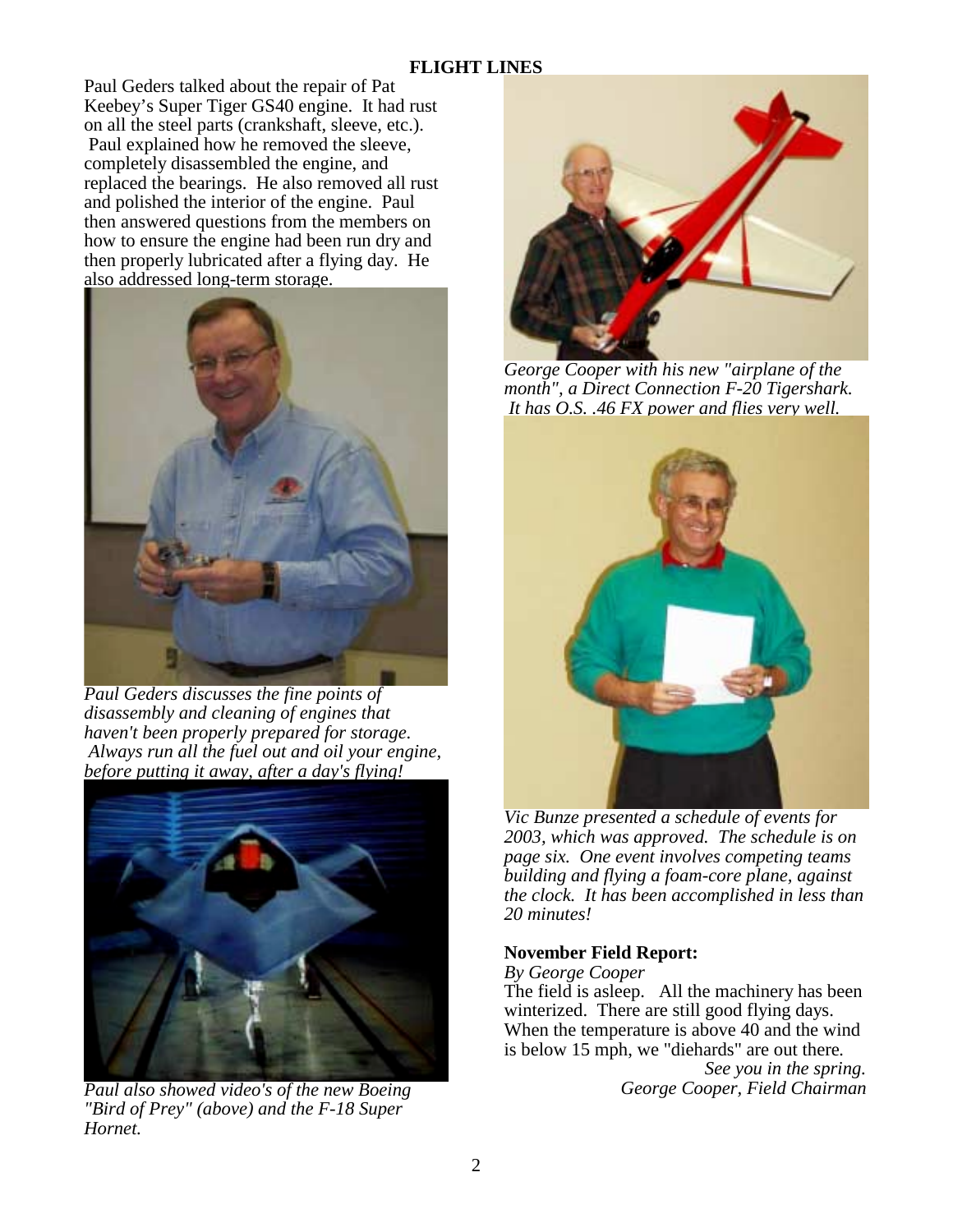# *2002 in Review…..*







*These photographs were taken at various Spirits' activities throughout 2002 and were not used previously in Flight Lines due to space limitations. Carolyn Schlueter, Don Fitch and your friendly Editor, Walt Wilson took these pictures.* 

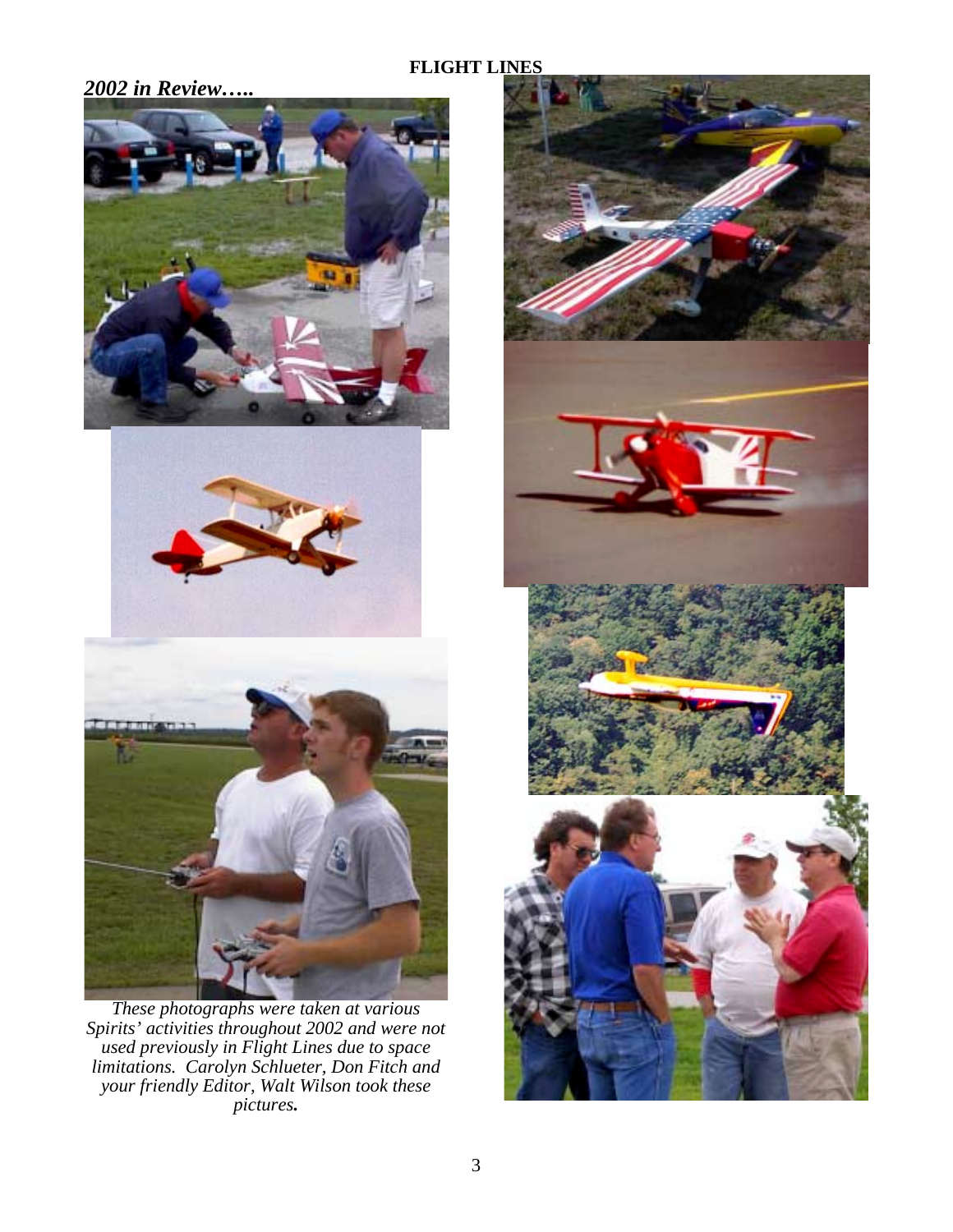



An extensive array of photos of this year's activities are available in the photo gallery section of our web site. That's all the room we have in this issue of Flight Lines.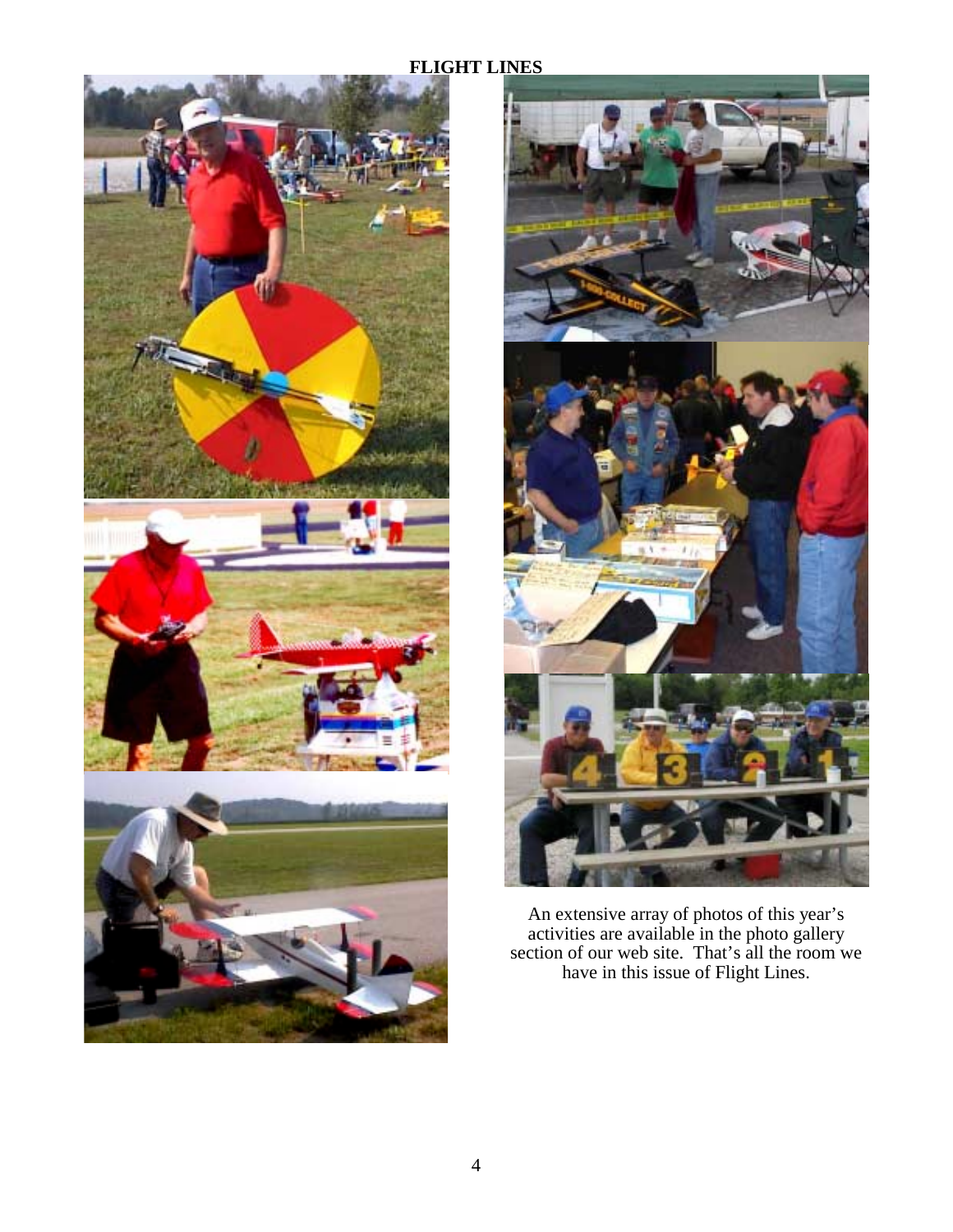#### **December At The Field....**



*Mike Lindsey's helicopter hovers before an exciting flight!* 



*Mike Lindsey looks on while Steve Ramonczuk runs up the O.S. .90 FS in Steve Cross' much modified, and often repaired, Royal Pitts Special.*

#### **Field Safety Report:**

*By Ralph Amelung, Safety Chairman*

No new safety related issues have been brought to my attention this month. Perfect flying days are becoming more difficult to find. The success experienced by those who have safely challenged the elements is noteworthy. These "die hards" carefully considered the adjustments (throttle/mixture/attitude) that would have to be made given the conditions. Congratulations to these pilots.

This is the perfect time of the year to be

conducting an extra-thorough airframe and power plant inspection. Pick-up lines inside fuel tanks, foam padding, hinges and hinge adhesives shouldn<sup>1</sup>t be overlooked. All of these items (and many more) are subject to deterioration. Now is the time to remove the fuel tanks, remove clevises and many other parts so that each component can be thoroughly inspected.

One additional note:  $I<sup>1</sup>$ ve checked with the experts and they say that the body jewelry associated with nipple /navel and ear piercing DOES NOT cause radio interference. It<sup>1</sup>s just an old wives tale! So have fun boys and Let<sup>1</sup>s Be Careful Out There!

*Ralph Amelung, Field Safety Officer* 

#### **The Last Word:**

*By Walt Wilson*

A big thank you to Paul geders for filling in as Secretary and to Carolyn Schlueter and Don Fitch for taking pictures for me at the December 11 meeting!

It seems that most of the Metro-Area clubs are going to have Fly-In's on New Year's Day. So far, I've received publicity from The Wright Flyers and The River City Flyers. The Spirits' success at this event has been spotty, but is improving measurably. On January 1, 1999, we had a blizzard, but a couple of members flew, with the planes barely visible beyond the end of the runway. In 2000, we didn't have a field and in 2001, we had deep snow, but one member flew. Finally, on January 1, 2002, we had the largest New Year's Day Fly-In in the Spirits' recorded history. It was a great time in spite of very cold temperatures and more than average wind. Thirty or more flyers were able to get their engines started and fly, at least once, through the course of the day. If the weather holds up, we may surpass that number this year! With the onslaught of winter weather, it's building time! Several people have called to discuss some aspect of their new projects and it sounds like there are a bunch of interesting birds in work.

If my photos (left) look better than in previous issues of Flight Lines, it's because I have a new digital camera!

*Merry Christmas and Happy New year to all of you!*

*Gotta go build!*